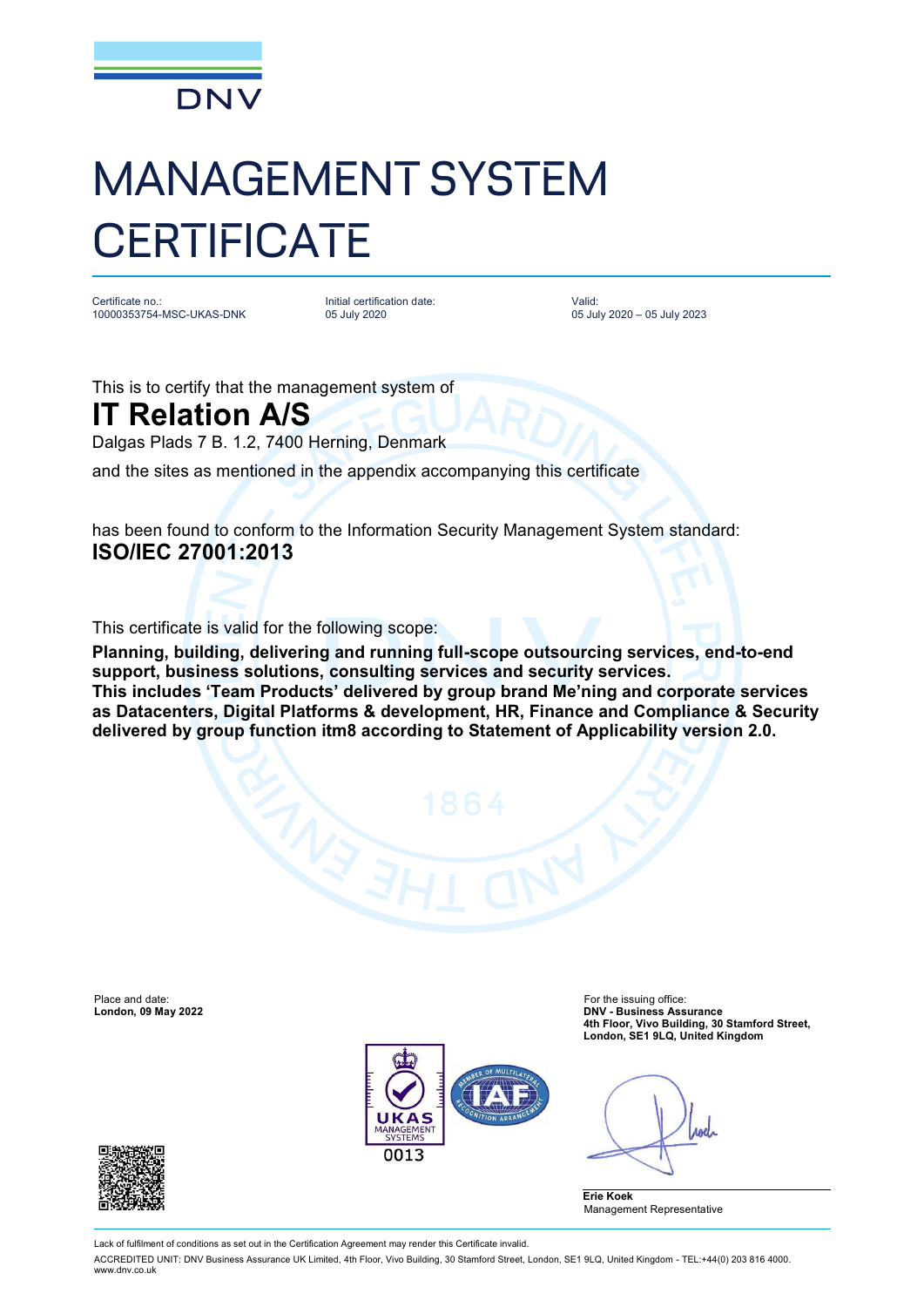

## **Appendix to Certificate**

## **IT Relation A/S**

Locations included in the certification are as follows:

| <b>Site Name</b>       | <b>Site Address</b>                                         | <b>Site Scope</b>                                                                                                                                                                                                                                                                                                                                                                                                                                               |
|------------------------|-------------------------------------------------------------|-----------------------------------------------------------------------------------------------------------------------------------------------------------------------------------------------------------------------------------------------------------------------------------------------------------------------------------------------------------------------------------------------------------------------------------------------------------------|
| <b>IT Relation A/S</b> | Dalgas Plads 7 B. 1.2, 7400 Herning,<br>Denmark             | Planning, building, delivering and running<br>full-scope outsourcing services, end-to-end<br>support, business solutions, consulting<br>services and security services. This<br>includes 'Team Products' delivered by<br>group brand Me'ning and corporate<br>services as Datacenters, Digital Platforms<br>& development, HR, Finance and<br>Compliance & Security delivered by group<br>function itm8 according to Statement of<br>Applicability version 2.0. |
| <b>IT Relation A/S</b> | Søndervangs Allé 20, 8260 Viby J,<br>Denmark                | Planning, building, delivering and running<br>full-scope outsourcing services, end-to-end<br>support, business solutions, consulting<br>services and security services. This<br>includes 'Team Products' delivered by<br>group brand Me'ning and corporate<br>services as Datacenters, Digital Platforms<br>& development, HR, Finance and<br>Compliance & Security delivered by group<br>function itm8 according to Statement of<br>Applicability version 2.0. |
| <b>IT Relation A/S</b> | Nygårdsvej 5A, 2. sal, 2100 København Ø,<br>Denmark<br>1864 | Planning, building, delivering and running<br>full-scope outsourcing services, end-to-end<br>support, business solutions, consulting<br>services and security services. This<br>includes 'Team Products' delivered by<br>group brand Me'ning and corporate<br>services as Datacenters, Digital Platforms<br>& development, HR, Finance and<br>Compliance & Security delivered by group<br>function itm8 according to Statement of<br>Applicability version 2.0. |
| <b>IT Relation A/S</b> | Indkildevej 6A, 9210 Aalborg SØ, Denmark                    | Planning, building, delivering and running<br>full-scope outsourcing services, end-to-end<br>support, business solutions, consulting<br>services and security services. This<br>includes 'Team Products' delivered by<br>group brand Me'ning and corporate<br>services as Datacenters, Digital Platforms<br>& development, HR, Finance and<br>Compliance & Security delivered by group<br>function itm8 according to Statement of<br>Applicability version 2.0. |

Lack of fulfilment of conditions as set out in the Certification Agreement may render this Certificate invalid.

ACCREDITED UNIT: DNV Business Assurance UK Limited, 4th Floor, Vivo Building, 30 Stamtord Street, London, SE1 9LQ, United Kingdom - TEL:+44(0) 203 816 4000.<br>[www.dnv.co.uk](http://www.dnv.co.uk)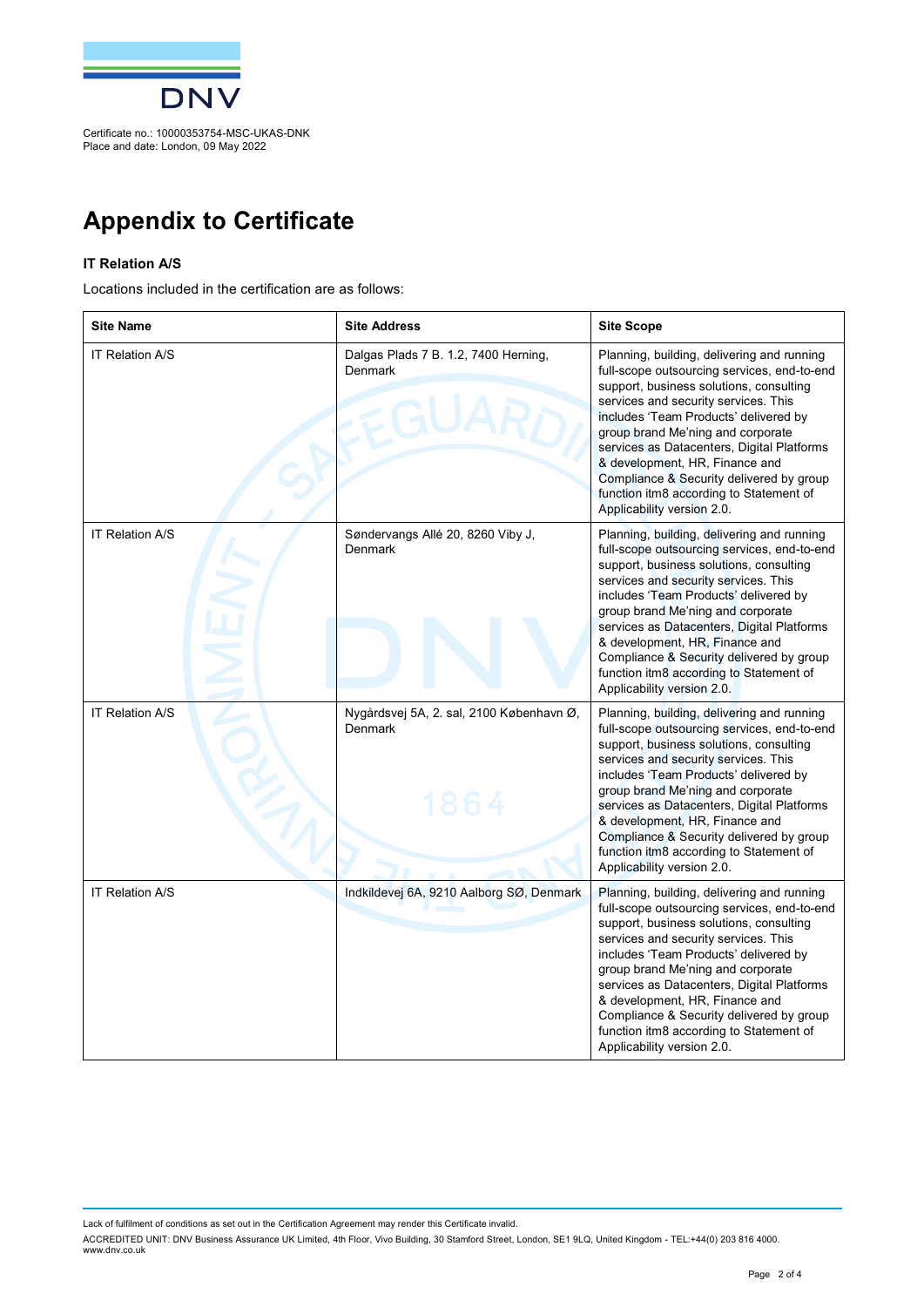

Certificate no.: 10000353754-MSC-UKAS-DNK Place and date: London, 09 May 2022

| <b>Site Name</b>             | <b>Site Address</b>                                               | <b>Site Scope</b>                                                                                                                                                                                                                                                                                                                                                                                                                                               |
|------------------------------|-------------------------------------------------------------------|-----------------------------------------------------------------------------------------------------------------------------------------------------------------------------------------------------------------------------------------------------------------------------------------------------------------------------------------------------------------------------------------------------------------------------------------------------------------|
| <b>IT Relation A/S</b>       | Kolding Åpark 8A, 5. sal, 6000 Kolding,<br>Denmark                | Planning, building, delivering and running<br>full-scope outsourcing services, end-to-end<br>support, business solutions, consulting<br>services and security services. This<br>includes 'Team Products' delivered by<br>group brand Me'ning and corporate<br>services as Datacenters, Digital Platforms<br>& development, HR, Finance and<br>Compliance & Security delivered by group<br>function itm8 according to Statement of<br>Applicability version 2.0. |
| IT Relation Philippines Inc. | 3rd Floor, 719 GM Building, 6200, Negros<br>Oriental, Philippines | Planning, building, delivering and running<br>full-scope outsourcing services, end-to-end<br>support, business solutions, consulting<br>services and security services. This<br>includes 'Team Products' delivered by<br>group brand Me'ning and corporate<br>services as Datacenters, Digital Platforms<br>& development, HR, Finance and<br>Compliance & Security delivered by group<br>function itm8 according to Statement of<br>Applicability version 2.0. |
| ITM8 s.r.o.                  | Bucharova 1281/2, Stodůlky, 158000<br>Praha, Czech Republic       | Planning, building, delivering and running<br>full-scope outsourcing services, end-to-end<br>support, business solutions, consulting<br>services and security services. This<br>includes 'Team Products' delivered by<br>group brand Me'ning and corporate<br>services as Datacenters, Digital Platforms<br>& development, HR, Finance and<br>Compliance & Security delivered by group<br>function itm8 according to Statement of<br>Applicability version 2.0. |
| <b>IT Relation A/S</b>       | Skanderborgvej 190, 8260 Viby J,<br>Denmark                       | Planning, building, delivering and running<br>full-scope outsourcing services, end-to-end<br>support, business solutions, consulting<br>services and security services. This<br>includes 'Team Products' delivered by<br>group brand Me'ning and corporate<br>services as Datacenters, Digital Platforms<br>& development, HR, Finance and<br>Compliance & Security delivered by group<br>function itm8 according to Statement of<br>Applicability version 2.0. |
| Me'ning A/S                  | Nygårdsvej 5A, 2100 København,<br>Denmark                         | Planning, building, delivering and running<br>full-scope outsourcing services, end-to-end<br>support, business solutions, consulting<br>services and security services. This<br>includes 'Team Products' delivered by<br>group brand Me'ning and corporate<br>services as Datacenters, Digital Platforms<br>& development, HR, Finance and<br>Compliance & Security delivered by group<br>function itm8 according to Statement of<br>Applicability version 2.0. |

Lack of fulfilment of conditions as set out in the Certification Agreement may render this Certificate invalid.

ACCREDITED UNIT: DNV Business Assurance UK Limited, 4th Floor, Vivo Building, 30 Stamtord Street, London, SE1 9LQ, United Kingdom - TEL:+44(0) 203 816 4000.<br>[www.dnv.co.uk](http://www.dnv.co.uk)